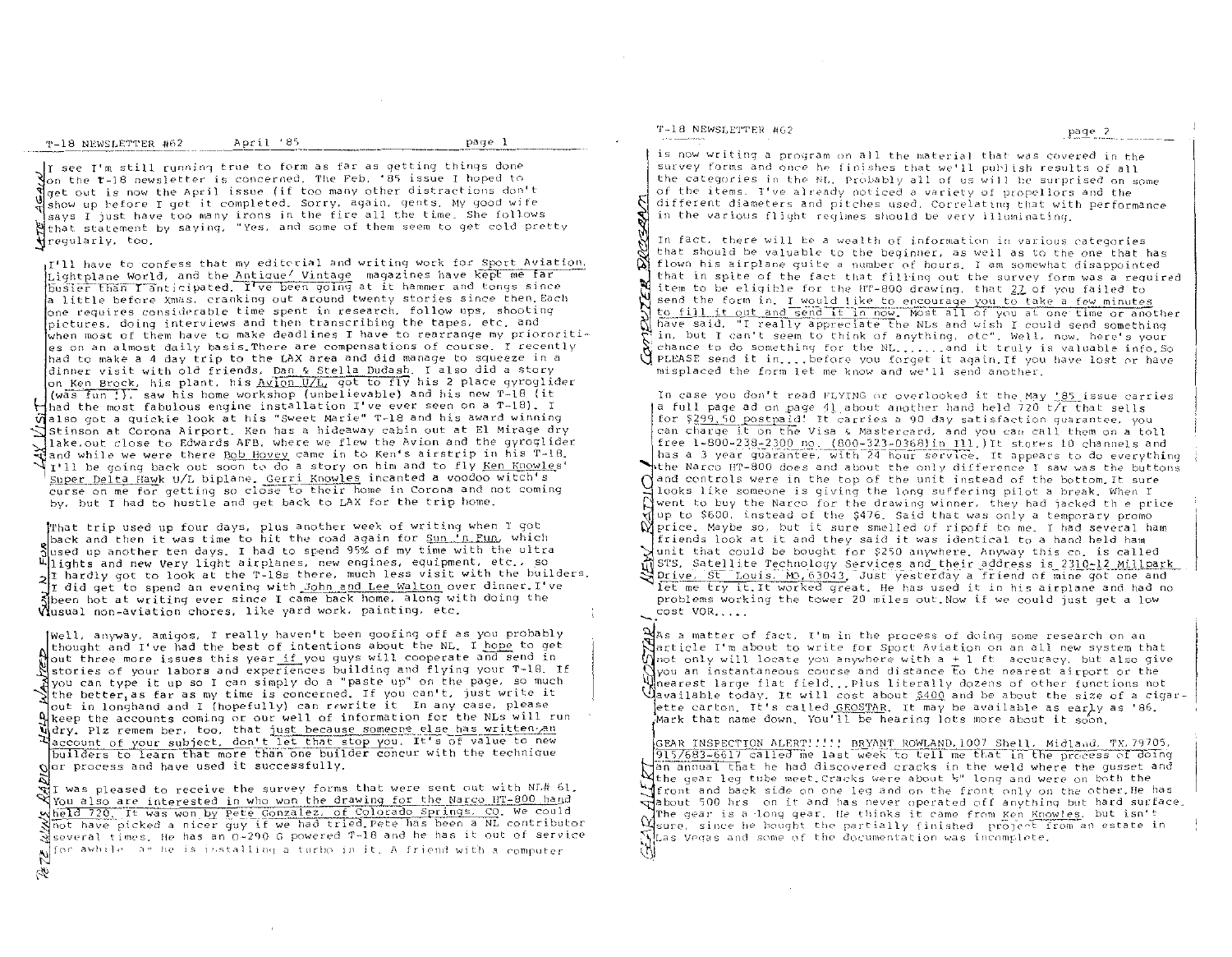T-18 NEWSLETTER #62 page 3

Bryant's as yet unsolved problem is what to do about it. Be can get it re-welded in Midland (Bel iar:ced), no problem. It has to be re-heat treated then and that IS a problem. There is a heat treat cookere in Dallas (Dominy) that does work for Bell and others and has an oven large enouqh to handle the gear in one piece. The cost is around \$100. Several years ago' (10 or 12) three of us went toqether and built long gears and had flave them fun the Sceolo cracy of the mand let them warp. Even after the ' them heat treated at Dominy for \$2<; for all (the minimum), but we had to have them run the second time. as they were very careless with handling 2nd go 'round we had to insist they use a large press to get them accurate.

I called <u>Ken Brock</u> about Bryant's problem, asking him what in his opinion<br>is causing cracks.He said possibly we should be asking John Thorp, but of I called Ken Brock about Bryant's problem, asking him what in his opinion We problem, but he was inclined to think that the gear might not have been<br>stress relieved (annealed) before it was heat treated. When I visited his<br>blant he took pains to show we that every weldment they made from engine course I am reluctant to do that because of John's health. Ken said as far as he knew that none of the gears his firm made have *ever* had that mounts to landing gears went into the annealing *oven* for stress relief before reing heat treated.

NIt's only a guess, but the cracking problem may be a combination of the locked in welding stress (as above) plus resonance stress, that is concentrated at that point.Also suspect is the tendency for the gear to try to thend spanwise at landing impact. Even slight spanwise movement at a certain W vibratory frequency would tend to pull the welded seam apart after a number of cycles. Just like what takes place on a metal prop to cause its failure is Stress x Time, with the nodes of the sine wave crossing at a critical point-.

 $\%$  whatever the cause, if any of you discover landing gear cracks please let Whus know without delay, If you make such a report it would be of value to  $\frac{1}{N}$ know as many of the pertinent facts as possible: aircraft EW and GW, engine and prop used, whether operated off unpaved strips and how much, total \ airframe time, who mfg. the gear. any problems with wheel and tire balance. whether any previous problems with bolt shear where LG is bolted to the attach beam on the firewalL condition of engine shock mounts\_ .• in fact Wanything that might affect the gear by unusual vibration.

 $\{\tilde{\Lambda}\}$  While it seems that these crack problems  $\overline{\text{may}}$  well be only isolated incidents, as we have several T-18s that have  $2000$ -3000 hours with no protlems. Tents, as we have severally into BILL WARWICK's or DR. COTTINGHAM's have<br>That I think most of these like BILL WARWICK's or DR. COTTINGHAM's have

 $\zeta$ <sup>A</sup> few builders have made their own gear, some of them using gas welding \.) only. but I don't think it would be safe to assume that they would be  $\widetilde{0}$  immune from the problem just because they weren't MIG welded. Altho' you W can't easily inspect the back side of the gusset area, you should make  $\alpha$  regular and careful inspection of the front side, using a bright light Jiregular and carefur r<br>(Jiand magnifying glass.

V<sub>i</sub>;<br>∧ If any of you have opinions or suggestions on this subject. I'd appreciate hearing from you and if you don't want your opinions published I'll ;certainly respect your wishes. or I'll simply say it is an anonymous l in previous NLs. so you may want to review the information. opinion. The first problem surfaced in New Zealand and was reported on

T-18 NEWSLETTER # 62 page 4

Comments on survey: I received several constructive suggestions on what the survey form should have contained to be very valuable to a new builder. One such was, "It would be most helpful if builders would record what size gas lines are used. the AN no. of fittinqs. what kind of wheels and brakes used, whether brake cyls. have own reservoir, whether they used Nyloflow brake lines or the older type. what kind oil cooler used, where located, etc I well understand new builders needing such info desperately as they approach each new area, but T'm not sure if A most builders would take the time to fill out the survey. I guess one of the facts of life are that most people strongly dislike filling out forms<br>of any kind and also have as aversion to writing. I had toyed with the  $\ddot{\rm M}$ idea of another survey this year, using one of the new STS radios in an incentive drawing again. but I rather doubt if the respase would be worth the cost to our treasury. What do you think?

the specific information on such subjects that is contained in the Aircraft Perhaps many of you that are new builders and aron't familiar with all dSpruce & Specialty cataloque (\$4 cost refundable). I'd recommend it.Also TONY BINGELIS' monthly article in SPORT AVIATION is also a veritable gold mine of such info. His two books are also worth their weight in gold to a builder His monthly art icles go back quite a few years. I sure wish he or £AA could put all that info in book form. It'd cost you a small  $\mathfrak A$  fortune if you had all those articles Xeroxed to put in a handy-dandy shop manual. I just can't say enough in the way of praise for Tony's  $\Xi$ skill and dedication in writing all those things and for thousands of dhours of research he's done on them.

In addition to all the hours above that Tony has spent making life a lot easier for his fellow man. he's also spent a lot of his time making designee inspections and as a chapter officer. I would like to inquire of  $\mu$  you as to how many of you are Chapter Designees? I am in the process of preparing a short series of articles for the EAA magazines which Will cover the histot"y of the Designee program, its purposes, its deficiencies, its benefits, its total value to EAA members everywhere, and what is Win the planning stage for its future. I have a 2 inch high stack of copies  $\bigcup$  of letters sent to  $f$ 0 in response to a questionaire (there's that word againl,and I'll be building tre articles around those Questionaire replies. Worldwide, EAA has over 800 c) where more or less active. In theory at  $\mathbb{R}$  least. EAA's primary function is education of the new builder. with all other functions secondary. and an old story is a new or prospective builder joining EAA to get help and knowledge from experienced people in the building of his project. Many times he quietly drifts away because he does not find what he came for ... and spent his money for. When we join FAA we take on an unwritten contract that says that in exchange for the help and experience we receive now that down the line we"11 agree to repay that debt in kind, willing and not under complusion, so let's not forget we have a debt.

 $\bigcirc$  FOR SALE: Pete Bashford, Rt 1, Box 152 E, Morrisville, NC, 27560 put his T-18 over on its back in a sandy field and slightly sprung the fuselage but not much else damaged Has and IO-360 eng & C/S hartzell (undamaged) and will sell all for \$11. SSO or might part out. No time to rebuild.  $\_$ his phone is 919/ 467/0725. Give him a call for further info.

 $\bullet$  STANDARD DISCLAIMER:As always. in past. present, 5. future newsletters, we would like to make you aware that information presented is only in the light of a clearing house of ideas, opinions, & personal experience acc' ts A nyone using these ideas. opinions, etc to Si AT THEIR OUN DISCRETION AND R(SK. THEREFORE NO RESPONSIBILITY OR LABILITY IS EXPRESSED OF IMPLIED AND IS WITHOUT RECOURSE ASHINST ANYONE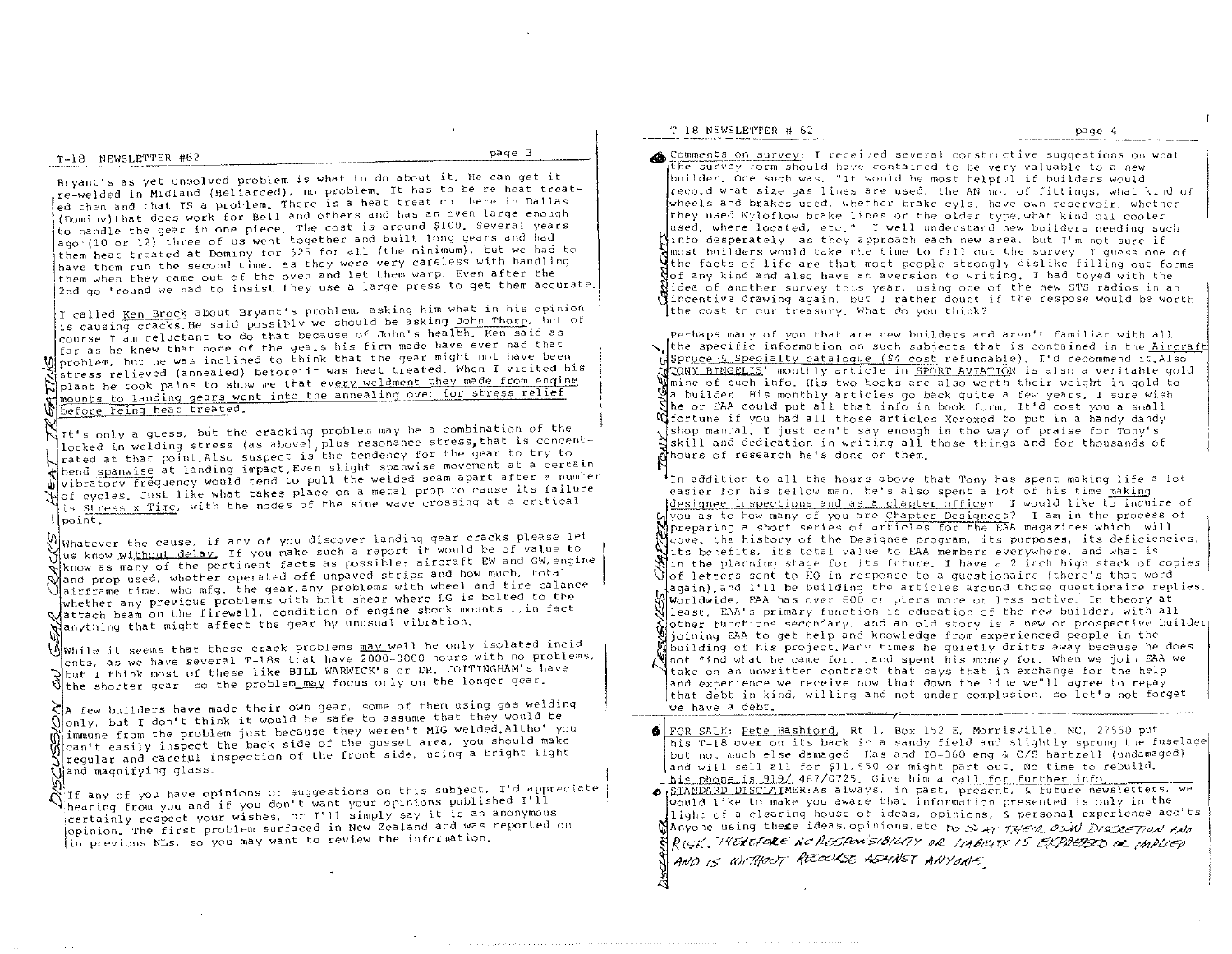$T-18$  NEWSLETTER  $#62$  , we have  $T-18$  ,  $P49e-5$ 

WET WING PLANS: Here's some good news that many of you have looked<br>forward to for quite some time..... JOHN WALTON has finally completed<br>the plans and manual for the integral wing fuel tank and it's GREAT! ;  $\mathfrak{p}$ w couple of years, he has all the cattle rate of the outer wings in the forward to for quite some time..... JOHN WALTON has finally completed the plans and manual for the integral wing fuel tank and it"s GREAT! at 213/440-8093. The cost is \$10 ppd. and John says anything over cost  $\rm H$ ~ It has been proof read by several people and now is at the printers and will be available by the time you read this. It's about 25 pages of detailed how to do it, step by step, which includes several sheets of drawings. In case you haven't seen John's airplane at OSH the past couple of years, he has all the extra fuel in the outer wings in the years now and has never had any problem with it. He carries an extra 12 gals each wing (24 gal.) and with the normal 28 gal. fuselage tank this gives him a 1000 mi, range with a 3/4 hr. reserve @ 8 gal./hr burn. In fact, John says this is more fuel than you really need, as he can go to either coast with only one fuel stop and 5 3/4 hrs. is longer than most people want to sit without a pit stop. He further says you had better have Temperfoam seat cushions, too. You can order from Ken Knowles or direct from John (5726 Boyce Springs Dr., Houston, TX, 77066) or call him nights will go into the NL kitty. It would make a good investment to add to your plans even if you never use them. This particular writeup is on the pour praise went it could easily be adapted in principle to the st'd T-18.<br>
THARS, DHA.

shop<br>about<br>enoug<br>and i<br>up 4<br>at th  $\phi$  FOR SALE: John Walton also told me that he still has a near perfect Sensenich metal prop that has been vibration tested by Santa Monica prop shop and has about 100 hrs on it and is in excellent shape. It is just about ideal for a  $125-135$  hp engine. On his 150 hp eng. it didn't have enough pitch to keep the engine from overturning. It is a 76EM-8-8-72 and is a 68  $\frac{1}{2}$ " dia  $\frac{1}{2}$ " pitch (\$400). John also had a machine shop make up 4 sets of pin extractors that easily remove the main wing attach pins  $\vert$ at the dihedral break. He has one set in his airplane and just sold another, set, so has two left. It cost him \$49 per set and that's what he's asking N. in the dihedral break. He has one set in his airplane and just sold another,<br>Set, so has two left.It cost him \$49 per set and that's what he's asking<br>for them. Has no plans to have more made after these gone. These extr

 $\beta$  John also told me a little trick he used to make the standard wing tips conform to the  $N_F W$  airfoil shape. He makes a male plug of balsa (or foam easily shaped) to fit the airfoil at the tip and then puts the tip over the top of it and applies heat to it from a heavy duty hair dryer. This softens the fiberglas so that it can be stretched and reformed to fit the male mold. In case you didn't appreciate this fact before fiberglas is a thermo-plastic and by definition a thermoplastic will soften when it is heated. There is a limit to its movement, tho', One way to do the above op'n is to protect the mold with Saran wrap and lay a 4" wide strip of glass cloth clear around the outer edge ot the mold and wet it out with resin. The two hal:es of the old tip are split apart and laid on top of the wetted strip and taped in place. After curing the strip, which is now holding the two halves together. more glas and resin are added on the outside at the "Gat" to fill the depression and further bond the halves together, flush sar ing the excess after cure. The foam can be left in the tip if desired for additional strength. Care should be taten when you install any wingtif in order to get both tips on at the same angle with the wing or else  $yz$  will have an alrplane that wants to roll.

F Here's a little tip from KEN BROCK that he showed me at his house: He takes a 10 er 12 ft, piece of heavy twine around with him to do a check on how well someone's "-18 flaps are mounted on their wing. Wrapping it around the wing from trailing edge to LE back to the TE. holding it very tightly  $\alpha$  at the back, a person out at the wing tip can sight the underside and  $\Box$  topsise<sub>(</sub>spanwise<sub>)</sub> and easily see if there is a gap or protrusion.Slick!

THIS AN EXCELLEST WAY TO FIT YOUR FLAPS TO THE WING.

#### '1'-18 NEWSLETTEr<. #62 page G

-; )

PAUL KIRIK REPORT IN NL #61: Several people have commented on the very excellent and professional report PaulKirik did on his airplane in the last NL. I'd like to encourage you to also surmit such a report on YOUR T-18. Incidentally. Paul's T-18 is now out of the test phase and on<br>May 13th will fly into the paint shop at Maquoketa, IA, to get all duded up for its OSH debut. Watch for it.

 $\psi^{\frac{1}{2}}$  RUSSELL ROSS, Box 318A, RR 1, Sioux City, IA, 51108, wants to know how many early 0-320 Lyc owners are still using 7/16" valves & if so with what results? Wants to use a C/S prop on his T-18, but is concerned about what blade dia. (smallest) that they have used, as he's concerned about ' ground clearance with the st'd gear. (Gear extensions are a big help). He also has the following FOR SALE: .... Rattray cowl, prop extension, spinner. 2 fiberglas seats. 2 SL4N-20 mags sell of trade He wants 2 SLN-21 mags with gears and an oil cooler.

From HANK STEIGINGA: SOME FINE TIPS

Dear Dick,

I

 $^{\dagger}$ 

궠  $\mathcal{L}$  $\vec{p}$ 

ELECTRIC

Good talking to you a week or so ago. Thanks much for sending newsletter #59 so promptly. I am sure [ am up to date on the newsletter dues, however, I am enclosing a check to ensure the possibility of winning the Radio. I wouldn't want to miss out on that.

<u>اءا إنا</u> 킈 On T-18 tailwheels, some fellows are using a Maule frame and a Lang<br>wheel and tire. A spacer is needed to center the wheel. This lashup 1s considerably less costly than Scott. Rosenhan master cylinders work beautifully. Many builders use 1/8 inch NYLO flow tubing with Swage loc fittings. Some fellows think 1/8 inch tubing is too small, but believe me, this system works great. This system has proved entirely satisfactory on many T-18's for the past 10 years or more. Completely leak free and trouble free.

As for horizontal trim, I used the 67 Camero Rally Sport headlite motor recommended by 80b Dial. It's a simple bolt on unit, very dependable. Ful) travel is 15 seconds, which worked out beatifully on N512S. Limit switches were used to control full travel. A "nose up" trim lite was used which illuminated in the landing configuration. After landing, simply hold the trim switch "nuse down" 6 or 7 seconds and you were in trim for your next take off. Another preflight trim check on N5125 was 2 small gold diamond stidf-ons placed on the fuselage skin at the point of full travel of the trim arms on each side. When the arms are ( nearly centered between the diamonds, take off trim is assured. .-  $\bullet$ 

Thanks again, Dick, for a great job on the newsletters. We all appreciate them very much.

Slncerely.

Hart Fleighton

Hank Steiginga

THANKS AGAIN, HANK, FOR THOSE FINE TIPS. WE APPRECIATE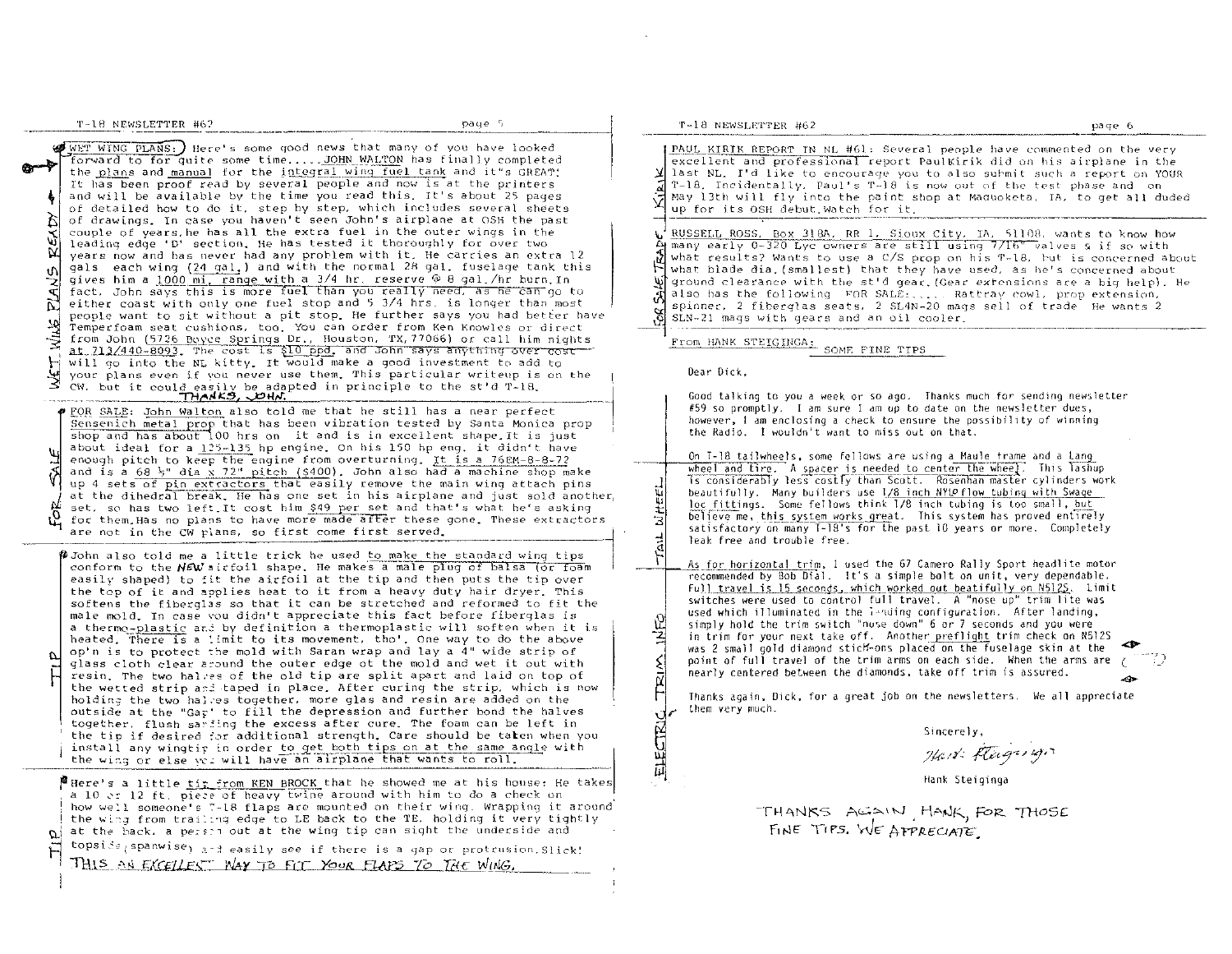|                                            | T-18 NEWSLETTER#62 |  |
|--------------------------------------------|--------------------|--|
| an and the continuum continuum of the con- |                    |  |

page 7 --~-----.-- ---,-\_.

 $\bullet$  SOME FIRST FLIGHTS AND BUILDER EXPERIENCES:

**•** Fred Hartman: "My left wing stalls a few mph before the right wing. I'm wondering if mv qiant "war surplus" heated pitnt tube (about 10" long and *over* an inch in dia ) could trigger the stall earlier, Anyway I put a stall strip on the right wing to balance it out " Fred doesn't say whether or not it worked. Unless he was very lucky, probably not.Finding the exact location for the stall strip location takes a LOT of moving it around an eighth of an inch at a time up and down, as well as spanwise. to find the one and only spot to trigger flow separation at the proper time and rate. If any of you have found such a location plz measure it *very* accurately and let us know. A piece of alum angle with some pieces of 025 protruding out about an inch from each leg and riveted to each leg of the angle works well. The protruding alum sheet is to have enough area to apply duct tape to secure it to the wing for testing.

DON DERBY FLIES HIS CW: Ouite a few of the CWs are now flying

# First Flight *T-18\_C'lr*

Plans S/N 1423 Registration No N444DD Date 1st Flight 8/14/83

Name Donald F. Deroy Street 300 E. Tropicana Ave #10

City Las Vegas, Levada 89109 Ph 702/ 736-3726

Engine Make Lycoming Model 0-320 D2A Hp 160 Const Cost 30k pluss

W<sub>T1</sub>me 3 yrs 8 months Prop Hartzell Lenght 72" Constant Speed

Radios: Klng SlIVer Crown Fuel Cap: 30 Gal

Modifications: It was built exactly to plans except for different seats

|<br>Wheel pants: <u>Yes</u> Gear Cuffs: Yes Wheel pants:  $Yes$  Gear Cuffs:  $Yes$ <br>Flush Rivets:  $Yes$ </u></u></u>

""

拉

 $\vec{r}$ 

 $\mathcal{E}$ 

JIM HOCKENBROCK, in Dec. '84 said, "I now have *over* 100 trouble free hours on N22JH and have enjoyed *every* moment of It (lsn'tthat what it's all about for all of us, Jim?} .... I brought it home last week to paint and upholster it during the winter. I hope to have it finished by spring." Hope to see you at OSH this summer, Jim. When it approaches 1st flight Hope to see you at OSH this summer, Jim, when it approaches ist flight<br>time comes the eternal question, "Shall I fly it awhile before I paint<br>and upholster it?" Most pro painters say you'll get a better paint job with less work in preparation. One can accumulate oil and oil vapor in a lot of places that also attract dirt and are harder to get at for a perfectly oil-free surface. A good scrubbing with Scotchbrite pads will get rid of the surface oxide and give better bonding. It would be inter esting to learn how many of you have used what type of primer. whether you used Imron. Acrolyd, or *some* other of the newer paints, how they came out, how hard to apply, how well they've held up (chalking). what kind of touch up With they take without being a 'sore thumb', how much weight the airplane gained after painting ... and after upholstery

How ABOUT YOUR THOUGHTS ON ABOVE GUESTIONS? *(I>1Y* A/~tA<X *641A5/J "oLJ!S 1vV/."J F,f/HTEO* M(TIf *S.u! •* .4 *NNLjIJ*  T-18 NEWSLETTER #62<br>  $\bullet$ .DICK PENMAN FLIES: (copy of letter from Dick) (12/27/84) 'Dear Dick. I had the pleasure of watching my T-18. serial # 981. fly for the first time in May IS. '84. r have spent the last nine years in building it. The airplane is completely stock. weighing in at 91S lbs, EW. It has a zero time 0-320-0 160 hp a 66 x 76 Sensenich prop and a Thorp type cowl. The airplane is very clean and has a high cruise of i85 mph. The extra time I spent in wing and tail alignment paid off. The aircraft stalls straight and clean and requires no alleron or rudder tril  $\infty$ tab. The only two problems that have showed up after the first flight were brake pedal and trim tab adjustments. (??) Gary Copeland, a fe llow T-18 pilot, made the first flight. It was very exciting and Gary made it look very easy. However, after watching Gary fly the aircraft it made me realize that if the builder has the slightes doubt about his flying skills, he should find someone qualified to make the initial flight. Altho' many amateurs get away with it some do not!<br>TAMEN, Dick.They let foolish ego get in the way of good judgement) This absolutely is no time for people to be kidding themselves that they qualify as a test pilot. I want to give special thanks to Gary Copeland for his time and energy in testing my plane and checking me out in it. Also. a thank you for  $N$  my good friend, Bob Dial for all his expert help and advice Also, a big thanks to you-"and Lu for producing the *very* informative 1'-18 news-N big thanks to you and bu for producing the very first myden, MI. 48428. P. S... This plane is equipped with Rozenhan brakes and a Ford alternator  $(60$  amps) and has been performing very well." Thank you, Dick, for a fine report and let me commend you for your superb good judgement you displayed. A competent test pilot pre-thinks of his alternatives and emergency procedures to *cover* every possible contingenc' from losing a spinner. an engine fire. a canopy flying off. a rudder pedal breaking in two. etc. ALL OF THOSE THINGS HAVE HAPPENED ON INITIAL TEST FLIGHTS. Here's another bad situation: An airplane with a badly twisted wing. a grossly inaccurate airspeed,and turning from base to fin, a poorly prepared test pilot could accidentally stall the airplane, which<br>will begin a spin at an altitude too low to recover. With the same airplane<br>and pilot, visualize an oil line break at the oil cooler, which quickly<br> covers the windscreen with oil. He can't see ahead and knows the engine<br>will soon freeze and in his preoccupation with those problems he forgets to fly the airplane, desperately calls the tower, and the airplane stall: co liy the airplane, desperately calls the tower, and the airplane st<br>with little or no warning (which many do),....Yes, Dick, you did the<br>smart thing, DON WARNER, 7 Gaylord Dr., Wilton. CT, 06397 called the turn when he said I was a better aircraft builder than a bookeeper (I'm probably the world's worst my wife says. I don't like it, don't have time for it, and won't take time for it. unless absolutely forced to). Don has a problem with what he says is the combination of a Rattray cowl and a Merle

Jenkins horseshoe motor mount ring. He says *the* combination causes what makes the front end look like a swayback horse. with the firewall being 3/4" lower than a' straight line drawn from the bottom of the windshield tothe top of the cowl just behind the prop. He says he either ha s to live with it or buy another motor mount. as he doesn't know who still makes the "flat back" (non-dynafocall motor mount these days (Does Wheisure Aircraft make them?) Can anybody help him? I know that the Rattra cowl requires considerable blending and fairing in to get the flow lines right. but it seems quite a few come out okay.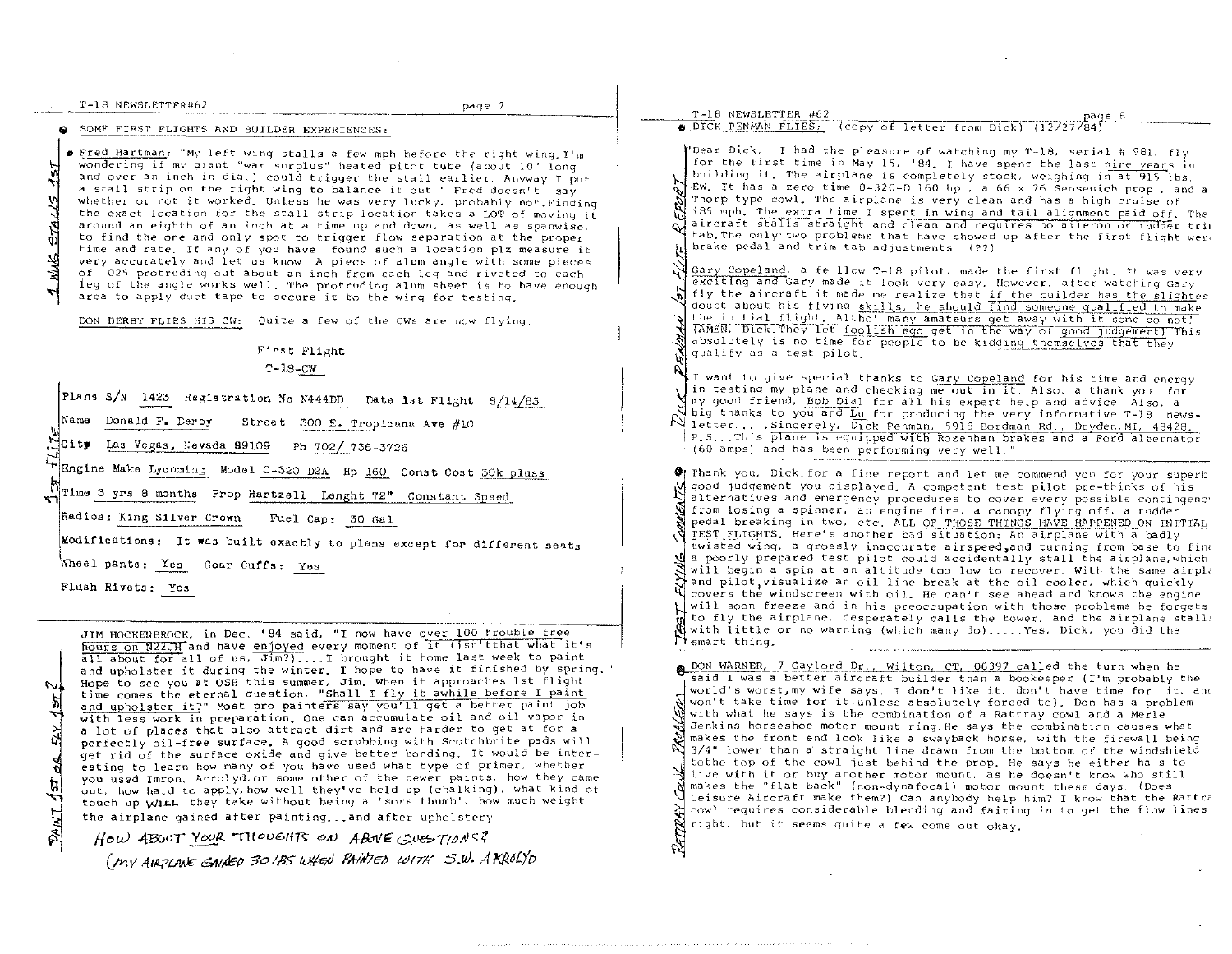T-18 NEWSLETTER #62

page 9

# A Study Of Cruise Performance Of The

MF

By Howard Henderson (EAA 19060) **H4 Byron** Kirkuood, MO 63122 - and Peter Roemer (EAA 26136) Manuton (s): Waters, W1 54515.





The following article describes some of the testing techniques and problems in determining cruise performance and compares the results obtained on two T-15s. For those readers with a mathematical arge an Arpendix is included giving the technique for computing a ramily of theoretical drag curves on any conventional attplane. These drug curves serve as a reterence for comparing data with any ather type arrabase, or overdones of the same type but with substantial changes in drag configuration.

Everyone talks about performance - but few take time to measure it accurately. This is a shame because developing accurate performance charts is both interesting and educational. And it's not so difficult as one might think.

The writers have been corresponding for about a year, trading cruise performance data on our T-18s. Continuous changes and improvements have been applied to N18TT built by B. C. Roemer. Manitowish Waters, Wisconsin, to the point where its good performance has been questioned by many skeptics. So much data was gathered, it was decided an article on the subject was appropriate, and it is hoped it will be of interest to other than T-1S builders.

Recording full throttle airspeed and RPM is one sensitive way to measure improvements in airplane cleanliness and is probably universally used by racing enthusiasts, however, the alternate methods described in this article have been used by professional flight test engineers for vears, and can be used to construct accurate cruise performance charts.

#### **CALIBRATION OF INSTRUMENTATION**

Performance figures taken directly from uncalibrated instruments are eften badly in error.

Thus it is necessary to calibrate the important instruments before meaningful comparisons can be made. The calibration procedures are not complicated and should be carried out on any airplane for which reliable performance data is desired.

The fundamental sources of error in airspeed reading are: 1) indicator error due to imperfections in the instrument itself, and 23 static pressure errors due to the location of the atternit static pressure vents (position error). Ordinarily there are negligible errors in the pitot ram probe, as long as it is clear of the propeller stream.

Indicator errors can be determined by "bench checking" the indicator using a homemade water manometer of plastic tubing as a pressure gauge. (Table I gives the IAS to water manometer differential convert.nois

TABLE 1 CALIBRATED AIRSPEED VS. PRESSURE

|          | ΔP                                                                              |  |  |  |  |  |  |
|----------|---------------------------------------------------------------------------------|--|--|--|--|--|--|
| мрн      | Inches of Water                                                                 |  |  |  |  |  |  |
| -50      | 1.2                                                                             |  |  |  |  |  |  |
| 60       | 1.77                                                                            |  |  |  |  |  |  |
| 70       | 242                                                                             |  |  |  |  |  |  |
| 80       | 3.16                                                                            |  |  |  |  |  |  |
| 90       | 3.98                                                                            |  |  |  |  |  |  |
| 100      | $-4.93$                                                                         |  |  |  |  |  |  |
| 110      | 6.00                                                                            |  |  |  |  |  |  |
| 120      | 7.10                                                                            |  |  |  |  |  |  |
| 130      | 8.35                                                                            |  |  |  |  |  |  |
| 140      | 9.66                                                                            |  |  |  |  |  |  |
| 150      | 11.15                                                                           |  |  |  |  |  |  |
| 160      | 12.73                                                                           |  |  |  |  |  |  |
| 170      | 14.4                                                                            |  |  |  |  |  |  |
| 180      | 16.1                                                                            |  |  |  |  |  |  |
| 190<br>ï | 18.02                                                                           |  |  |  |  |  |  |
| 200      | 20.05                                                                           |  |  |  |  |  |  |
| 210      | 22.1                                                                            |  |  |  |  |  |  |
| 1000     | <b>1767 LL</b><br>one and the state of the state of the<br>Louis Arrest Atlanta |  |  |  |  |  |  |

NOTE: The above data is based on the "Compressible Bernoulli Equations" - there being approximately 1% difference at 200 mph from the normally used calibration assuming adeobatic flow where  $\Delta P \cong KV_i^2$ 

The manometer construction details are not critical. A simple "U" shape segment of clear plastic tubing is partially filled with water tadd food coloring for visibility). Pressure is then applied to one end of the "L" and to the pitot input to the indicator through a "T" tube fitting. (The indicator should be left in the airplane - just apply the pressure to the airplane pitot ram probe.<sup>1</sup> A convenient pressure source is an empty plastic spap bottle connected to a tubing segment and squashed by a "C" clamp. Any leaks in the system must be fixed before taking data. The difference in water heights in the tubing legs should be recorded for each 10 mph airspeed division in the range of expected operation.

Once the instrument is calibrated the static port is the main offender in airspeed errors and it is common for the "commercial boys" to have an instrumented test airplane with holes all over it trying to find a location which will give close to "free stream" pressure under all conditions of flight. Since very few of us care to have holes all over our airplane it is easier to accept what we have and calibrate it. Of all the known methods -- trailing cone, ground course, tower fly by, and pacing another airplane - the first one, trailing cone, is preferred for subsonic airplanes.

SPORT AVIATION 17

### T-18 NEWSLETTER #62 **TRAILING CONE TESTING**

The theory behind the trailing cone test is that "a simple long tube with several holes around it, trailed free from airplane flow interference, will give a perfect stutic pressure". We have tried two types and got exactly the same results with both of them. The easiest is constructed from fifty feet of soft 3/16" aquarium "Tygon" plastic hose with a 4" plastic funnel safety wired to the end Shove a tight fitting steel plug (such as a ball bearing) into the end before attaching the funnel. Three to four feet from the funnel about four holes are drilled clear through the tubing, staggering their locations, and any burrs at the surface are cleaned off carefully with a razor blade using a small magnifying glass to get a clean job. In switching static sources a quick acting selector valve is almost a necessity since it is difficult to hold a constant airspeed while screwing in a "water type" valve.

Some people have had success "pinching off" the tubing by kinking and unkinking the appropriate tubes. to change static sources. This can become an interesting exercise in manual dexterity.

Tape the tubing to the underpart or side of the fuselage and then to the tail spring. All the remaining tubing including the cone can be carefully coiled in the cockpit and "played out" on the runway before takeoff.

It is naturally better to have the airplane ready to go for a morning flight when the air is smooth. Data is more easily taken with the airplane stabilized "on the cone" first, at zero rate of climb, then quickly switch to the short, low volume, arrplane system. The "rate of climb" instrument will require a small volume of air to stabilize but unless very long lines are in the airplane the error will be negligible. The change in indicated arrspeed should be recorded at airspeeds throughout the normal operating range of the airplane

The trailing cone data on N600HH is shown in Figure

page 10<br>It is often desirable to cross check the calibration procedure to detect mistakes. One alternate calibration method is the two way ground course.

It is possible to average speeds over, say, a six milecourse at a constant indicated airspeed, use the average ground speed for true atrspeed, and convert back to a calibrated airspeed (multiply TAS by Va from Figure 2) which is compared to the observed indicated speed. The problems are, holding a constant IAS, and finding landmarks of known distance. Using an automobile odometer to measure a freeway or measuring landmarks on a sectional chart can involve errors of up to five per cent.

N18TT was cross checked on the surveyed distance between an outer marker antenna and a runway threshold. Careful timing revealed a three mile per hour discrepancy which was finally traced to the pitot ram probe. This is unusual but it is known that some "bulgy" heated probes are more sensitive to angle of attack than a straight tube cut off square. Also rain "bleed" holes may be too large by mistake on some probes.

By all means, don't depend on the indicators in store bought planes for accurate inflight comparison In our experience, the typical hight planes' airspeed indicator should read slow", "fast", and "Jackpot" The price and age of the airplane don't seem to be factors in accuracy, either. There are new \$400,000 airplanes flying with indicators 5% off in cruise.

Accurate power figures depend critically on observed rpm and manifold pressure. Hence, it is best to have some calibration of the manifold pressure gauge and tachometer. Probably the most accurate calibration can be obtained at an instrument repair shop, but this isn't always convenient. The tachometer can be checked by using a fluorescent light as a poor mans' strobe light during a night "run up". At 1800 rpm the propeller will appear "stopped" since fluorescent lights flicker on and off with the power line frequency. Automobile speedometer shops can also check a tach very

|                                         |                                    |              |              |            | TRAILING CONE AIRSPEED CALIBRATION                 | <b>FIGURE 1</b><br>T-18 SN 600 |             |            |            |              |
|-----------------------------------------|------------------------------------|--------------|--------------|------------|----------------------------------------------------|--------------------------------|-------------|------------|------------|--------------|
|                                         |                                    |              |              |            | STATIC SOURCE: STA 149, WL 38<br>(RIGHT SIDE ONLY) |                                |             |            |            |              |
| <b>INDICATED</b><br>TRUE                | $\sim$                             | 81<br>82     | 81<br>82     | 81<br>83   | 82.5<br>84                                         | 62<br>83                       | 96<br>98    | 99<br>101  | 111<br>113 | 112.5<br>115 |
| <b>INDICATED</b><br>TRUE                | $\sim$<br>$\overline{\phantom{a}}$ | 126<br>128   | 127<br>130   | 142<br>144 | 123<br>12,                                         | 126<br>128                     | 128<br>1.10 | 137<br>140 | 139<br>142 | 149<br>152   |
| INDICATED -<br>TRUE                     | -                                  | 153<br>156   | 153.5<br>157 | 158<br>161 | 161<br>165                                         | 163<br>157                     | 168<br>172  | 170<br>174 | 172<br>175 | 176<br>180   |
| $+4$                                    |                                    |              |              |            |                                                    |                                |             | 0000       | $\circ$    |              |
| CORRECTION<br>$+3$<br>$+2$<br>$+1$<br>0 |                                    | $\circ$<br>Œ |              |            | $\circ$<br>$\mathbf C$<br>ರಕ್                      | $O$ $O$<br>$\mathbf C$         |             |            |            |              |
| 60                                      | 70                                 | 80           | 90           | 100<br>110 | 120<br><b>INDICATED VEL</b>                        | 130<br>14()<br>MPH             | 150         | 170<br>160 | 180        | 190          |

**18 MARCH 1977**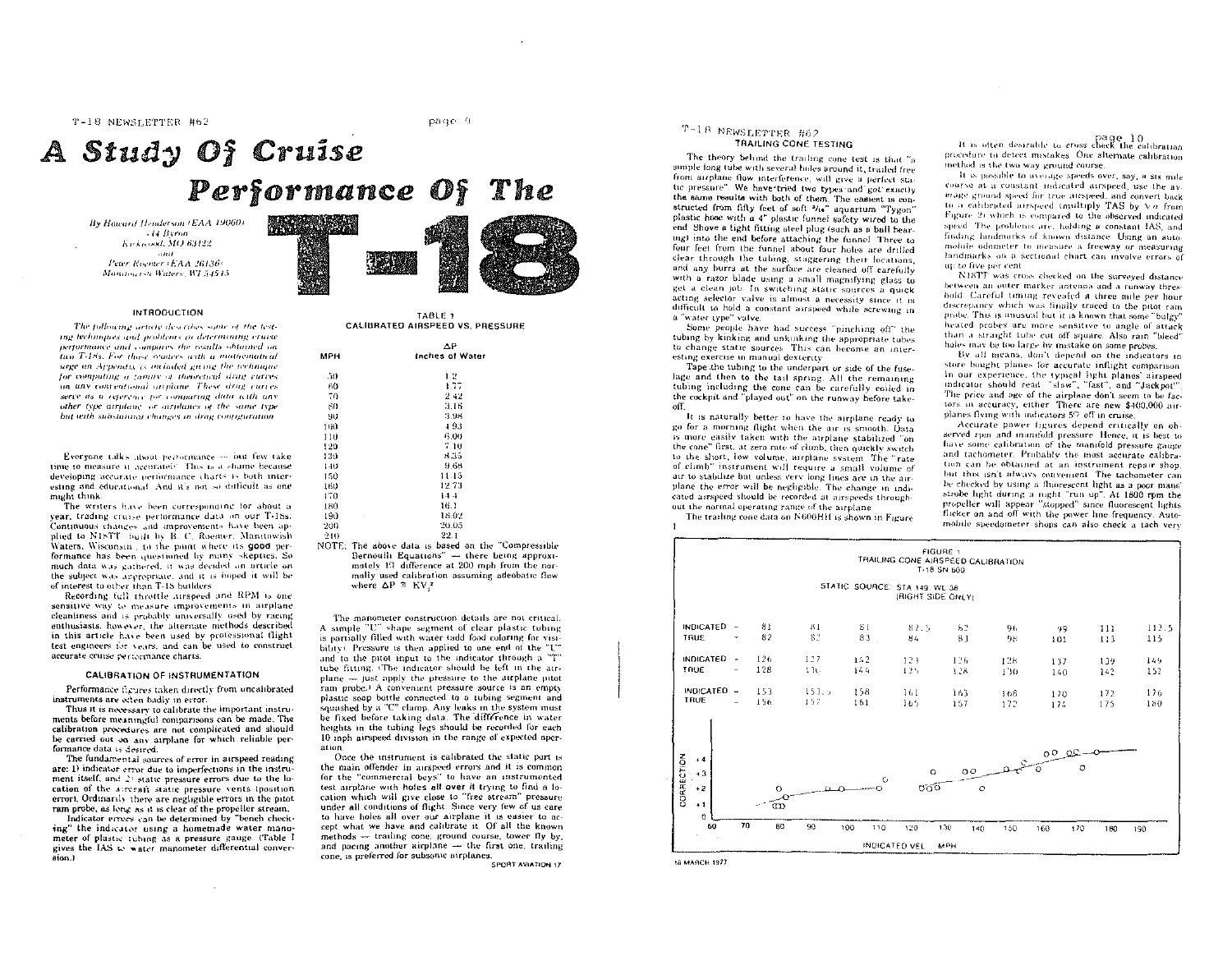

quickly. The manifold pressure gauge can be roughly checked by nating the indicated pressure on the ground with the engine shut down. The reading should be equal to the current altimeter setting, less 1" hg for each 1000 ft. field elevation

#### GETTING CRUISE PERFORMANCE DATA POINTS

With airplane configuration noted in the log books and the prop and asrplane cleaned up we are now ready to collect data. You would think the technique of flying straight and level would not require much discussion for an experienced pilot, but we feel obligated to bore you a little with the minute details in order to give you more confidence in your data. We will list the do's and don'ts in a column to make it easier

- 1. Don't try to get data without a rate of climb instrument.
- 2. Do "tap" the rate of climb before flight to determine its actual zero point.
- 3. Do wait until engine is at normal temperature trald oil cansumes extra barsenower).
- 4. Do get all data in smooth air.
- 5. Do trim properly (ball centered).
- 6. Do allow several minutes for airspeed to stabilize at each power setting.
- 7. Record:
	- a. Pressure altitude (set 29.92 on the altimeter)
	- b. Outside air temperature
	- Manifold pressure
- d. RPM
- e. Indicated airspeed (last)
- 8. Do fly at a wide range of altitudes and power settings.
- 9. Don't leave test equipment on the airplane for cruise tests.
- 10. Do lean the engine properly at altitude.

We have found a tendency when trying to get data on an airplane to always be in a rush to get back down on the ground, but a few more minutes and a few more points permits you to "throw away" the real bad ones and gives you more confidence in the data.

#### T-18 PERFORMANCE COMPARISONS AND PLOTTING THE DATA

To begin, a set of theoretical drag curves on T-18a having equivalent flat plate areas from 2.4 sq. ft. to 4.4 eq. ft. are plotted as a reference for comparison. See figure<br>3. CNOTE: Multiplying the BHP by  $\sqrt{\sigma}$  normalizes the curves for all altitudes).

# page 11



V. (indicated Airspeed in MPH)

풂

Determining your own personal airplane drag polar is done by determining the actual true hp being used in stabilized cruise flight, multiplying by  $\sqrt{\sigma}$ ,  $(\sqrt{\sigma} =$ density ratio for the altitude and temperature flown which can be obtained from Figure 2), and plotting against the corrected V<sub>i</sub>.

Horsepower data can be obtained from the engine manufacturer itabulated for different altitudes). An example of data on the 180 HP Lycoming is shown in Figure 5. This data can be plotted at various pressure altitudes (example, Figure 6) and the HP selected from the plot.

The "true HP" is the HP<sub>chart</sub>  $\sqrt{\frac{460 + T_S}{460 - T_a}}$ where  $T \leq$  Standard Temperature for that Altitude and  $T_a$  = The Actual "O.A.T.". Incidently, this turns out to be almost a 1% reduction for every 10°F above normal.

The resulting data should give a reasonably smooth plot following one of the calculated lines, regardless of the altitude. Some variation might be attributable to changes in propeller efficiency.

Theoretically there should be a correction to HP and velocity for changes in weight, but this complicates things more than necessary For airplanes having less than 10% weight change, it is much simpler to neglect it tat the higher cruise speeds the effect is negligible).

Superimposed on Figure 3 are data points of four different T-18s. The first one is the original published estimate of the "basic" T-18, without canopy or pressure cowling. The second "sport" airplane was John Thorp's estimate of the improvements expected by adding canopy and pressure cowl. N600HH and N18TT are also plotted and are described in Table II and the photographs. SPORT AVIATION 19

# T-18 NEWSLETTER #62

### TABLE II **COMPARISON OF TWO T-18s**

| <b>ENGINE AND PROPELLER</b>                 | N600HK<br>150 HP Lyc<br>740M cut & pitched<br>to 66 76      | <b>NISTT</b><br>180 HP Lyc<br>766 M cut & pitched<br>ta 66-81 |  |  |
|---------------------------------------------|-------------------------------------------------------------|---------------------------------------------------------------|--|--|
| <b>EXHAUST SYSTEM</b>                       | Crossover with<br>2 small mufflers<br>and down facing pipes | Crossover with<br>alt facing pipes                            |  |  |
| AIR INTAKE SYSTEM.                          | Conventional box &<br>filter inter-                         | Large carb lifter with<br>rabuilt lower cowling               |  |  |
| L G FAIRINGS                                | Yes                                                         | Ves.                                                          |  |  |
| PAINT                                       | DuPoint Imron.                                              | Lacquer                                                       |  |  |
| WHEEL PANTS & FAIRINGS                      | No                                                          | Yas                                                           |  |  |
| <b>RIVETING</b>                             | <b>Flush</b><br>roarnathr filled).                          | <b>Flush</b><br><b>tepony filled)</b>                         |  |  |
| TOTAL TIME IN SERVICE                       | 100 HPS                                                     | 600 HR5                                                       |  |  |
| FLAT PLATE EQUIVALENT                       | $2.8$ sq. ft.                                               | $2.35$ sq. ft.                                                |  |  |
| AIRSPEED to FULL<br>THROTTLE AT 9000 FT     | 177 moh (frue)                                              | 208 mph (true)                                                |  |  |
| ABSOLUTE CEILING                            | ۰                                                           | 26.100 h (See Note 2)                                         |  |  |
| SPEED WITH 100 HP INPUT<br>AT SEA LEVEL     | 156 mph                                                     | 168 moh                                                       |  |  |
| MILES-GALLON AT 140 mm<br>INDICATED MRPSEED | 20 m p gal                                                  | 27 m.p. cal                                                   |  |  |
| FUEL.                                       | 28 Gat                                                      | 34 Gal (See Note 3)                                           |  |  |

1. Theoretical, only partial throttle is used because of propeller type

2. Actual flight test using recording barograph.<br>3. Roemer has built an enlarged fank which accounts for part of the good range

Figure 3 speaks volumes. Notice for instance, how with 100 HP input the original airplane cruised at 127 mph and N18TT will cruise at 16b mph. John Thorp has redlined the T-18 at 210 mph. As can be seen, a 180 hp T-18, like Roemer's twith a "free breathing" inlet giving the extra ram and possibly "over revving" to 2800 rpm, resulting in 190 HPI, can easily fly redline straight and level

The differences between N600HH and N18TT (both modern versions of the craft) are worth careful scrutiny as a little study in the effects of cleanliness.

Each major improvement in N18TT was carefully flight tested by flying full throttle over a specified course. landing, putting on the new fairing and reflying the identical course within 30 minutes. The observed changes in IAS and RPM thus gave an accurate indication of speed changes, eliminating the effects of atmospheric variation

Below is a list of improvements on N18TT which are all believed to contribute to the difference, (Note: to the uninitiated the absence of wheel pants on N600HH would appear to be the most obvious and important difference, however, these tests on N1STT have shown only 3 mph difference.)

#### SPECIAL POINTS OF IMPROVEMENT ON N18TT

- a. Canopy and windshield fit (particularly at roll har) Wheel pants (3-4 mph. 25 rpm increase observed).
- $\mathbf{h}$ c. L.G. Tube fairings (8-10 mph. 75 rpm) talso on
- GBOLITTI.
- d. Tail wheel cover (3-4 mph, 25 rpm)
- e. Nose spinner fit.

20 MARCH 1977

## page 12

- f. Gear tube -- wheel pant junction fairings (2 mph. small rpm increase)
- 5. Air intäke
- h. Lower atleron gap covers (2 mph, small rpm in-**Creases)**
- t. Flush wing tips 3. Super finish on wing
- k. Exhaust stack outlet position and direction
- 1. No external venturi-
- m No draggy ventilating scoops
- n Faired com antenna
- Both airplanes are flush riveted. Both have Henderson designed internal wing tip VOR antennas.

A range performance manual can be constructed from the flight data gathered for Figure 3. See typical curves. Figure 4. Notice MPG and range are constant for a given V regardless of altitude and can be derived easily from the chart. It is simply

$$
MPG \approx \frac{V_i \cdot x \cdot V_6}{t s.f.c. \cdot x \cdot (BHP \cdot x \cdot x)} = \frac{from chart (Fig. 3)}{from chart (Fig. 2)}
$$

 $\text{Range} = \frac{V_1 \times \text{Fuel} \: \text{Available} \times 6}{(\text{BHP} \times \nabla \, \sigma) \times s \: \text{f.c}} \times \text{MPG} \times \text{Fuel} \: \text{Available}$ 



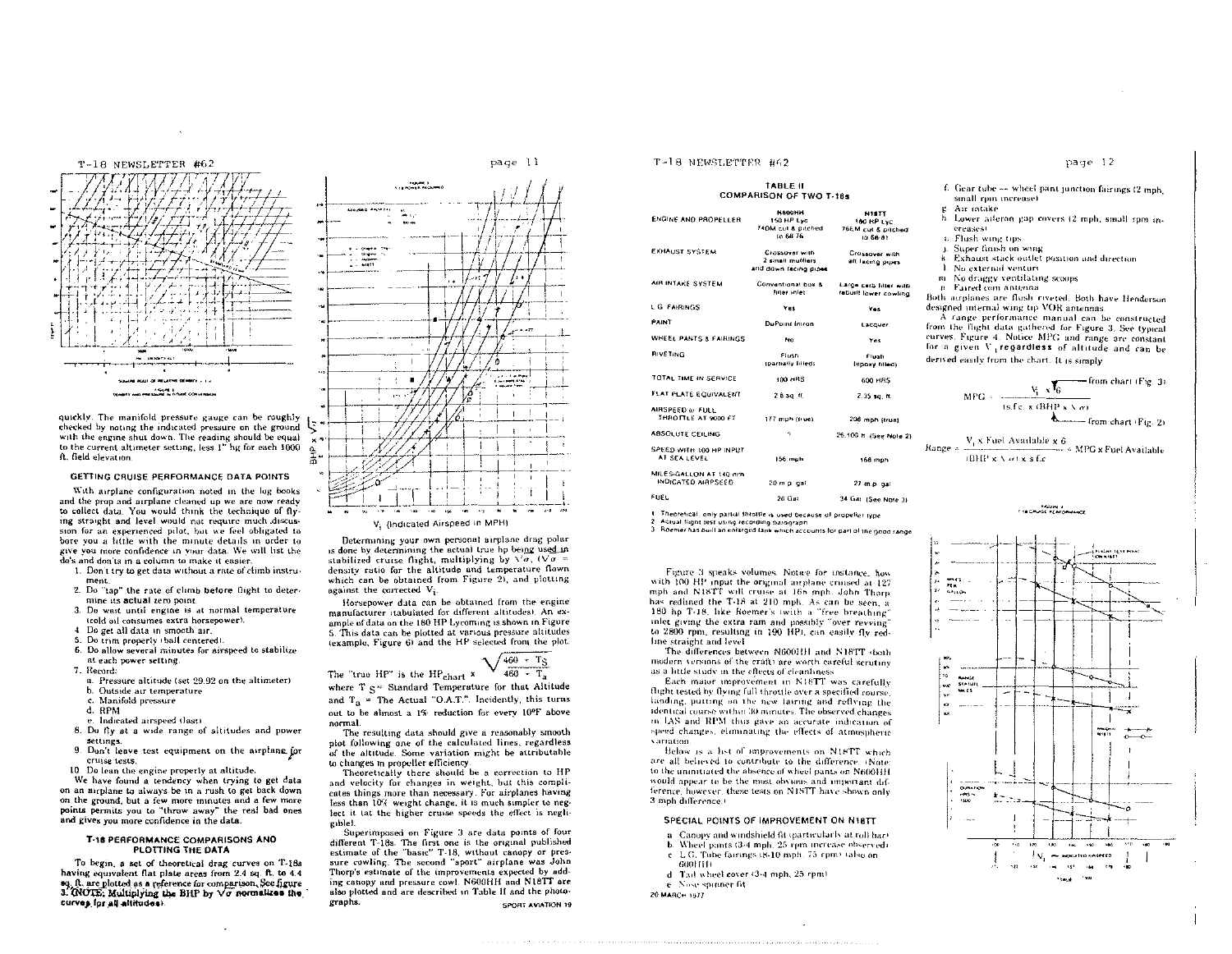# T-18 NEWSLETTER #62

The large variation in MPG between the two airplanes is a direct combination of the 15% improvement in cleanliness plus the 10% impost-ment to fuel economy of the 180 HP engine: (4.7 lbs obphr vs. 53 lbs. in Lycoming tests). The difference in fuel demand is probably mostly attributable to the higher compression ratio of the 180 HP engine.

Specific fuel consumption will vary somewhat with rpm, manifold pressure and altitude, however, as long as the power is reasonably high, this effect is minimal.

In any case, the accuracy of the MPG plots is inpressive. N18TT has repeatedly demonstrated 27 MPG on two way trips with legs of 1 hour duration, by maintaining 135 IAS for climb, cruise, and descent. With careful leaning this performance has been remarkably consistent even including climbs to cruise above 12,000 frest.

For those builders with airplanes other than T-18s wishing to compute a family of theoretical curves similar to Figure 3. Appendix A is included at the close of the article giving the basic math and charts for any standard monoplane Airplanes with variable incidence, canards, biplanes, etc., are beyond the scope of the simplified equations.

#### **LIMITATIONS OF DATA**

A. There are several pitfalls in trying to gather this type of data, the most important being propeller efficiency. For this article, a cruise propeller efficiency. of 85% was assumed and since N600HH and N18TT both have fairly high pitched metal props, of the same diameter, even if the absolute efficiency is not exactly 856 we can guess that their difference is not very great. However, a wooden prop might be a little lower, by say 2-47. Flight tests on N600HH have verified this flight loss in efficiency (see Figure 7).

**B** Horsenower "Sensitivity" to Exhaust Configuration

B. C. Roemer in N18TT. One of the most proven and

high performance homebuilts in existence.

Most Lycoming data is assumed to be taken with a crossover system and a large muffler. Flight tests on mouth show some HP loss with the small muffler. A lest was run comparing straight pipes to the small mulflers. Unfortunately, it was a gusty day and the data was skimpy but there is a minimum of 2-3% loss in horsepower (note, Figure 8). If one makes the analogy of a muffler to a simple R4" filter in electronics it would appear one large muffler would be better than 2 small mufflers; i.e., the effective power loss is analogous to the IR loss in the filters. Of course, a large muller would be difficult to install in the T-18

An improvement in effective horsepower can also be achieved by directing the exhaust gases aft, rather than down. This is due to the thrust available in the high velocity exhaust. Hopefully we can get around to modifying 600HH same day and quote some numbers. on this

#### C. Engine Condition

Ignition timing, compression and carburetion must be normal to make comparisons from one airplane to another (maybe not so important for comparisons on the same airplane).

#### D. Miscellaneous

Center of gravity variations can result in 2-6 mph changes in top speed for the T-18 thigher speeds for att.  $CA$ 

Airvent, oil cooler duct, and cowl flap settings all can change the data.

Bugs on leading edges could destroy any laminar flow present.

Trim tab settings also affect performance Engine accessories (fuel pumps, vac pumps, and

generators) all use some engine horsepower.

In some of the above anomalies the whole data gathering scheme works pretty well and much can be learned about small performance improvements particularly changes on the same airplane.

**WANN NOT** 

#### T-18 Newsletter #62

#### **CONCLUSIONS**

Relatively clean, modern versions of the T-18, such as Roemer's N18TT, will indicate better than 210 mnh at sea level with 180 horsepower, while a good T-18 less some fairings, such as Henderson's N600HH, will indicate more than 195 mph. Under the same conditions. the original "basic" T-18 without pressure cost or canopy would indicate 155 mph and the intermediate sport" would indicate 188

Our tests show that these performance differences can be accounted for by both streamlining and engine details. The canopy and pressure cost and about 33 mph. Landing gear tube fairings raise the speed by 8-10. mph, and wheel pants, gear tube-wheel tum minetion fairings, and the tail wheel spring fairing each areaint for 2-4 mph. The use of lower atteron gap covers adds about 3 mph and down pointing exhaust pipes cost 3 mph. The use of a wooden propeller also costs 3 or 4 mph.

Together the stated differences in 6001IH and 18TT account for about 10-13 mph of a 15 mph plus difference in sea level top speed with 180 HP input. The remainder can be attributed to smaller details such as the canopywindshield junction, enoxy filled rivets, etc.

In closing, we should point out that any small improvements in air frame streamhning have pronounced effects in fuel economy, and operating costs as well as on cruise speed. For the T-18 an increase of only 10 mph in top speed is the equivalent of nearly 25 extra horsepower - which doesn't have to be purchased. maintained, overhauled, carried by the airplane or fed 80c per gallon gasoline. Not a bad reward for investing in a few fairings and keeping it clean  $-$  or don't you think flying 1 hour free in every 10 is a good deal?







(Courtesy B. C. Roeman)

**IPARK PITTER** 

**SPORT AVIATION 23**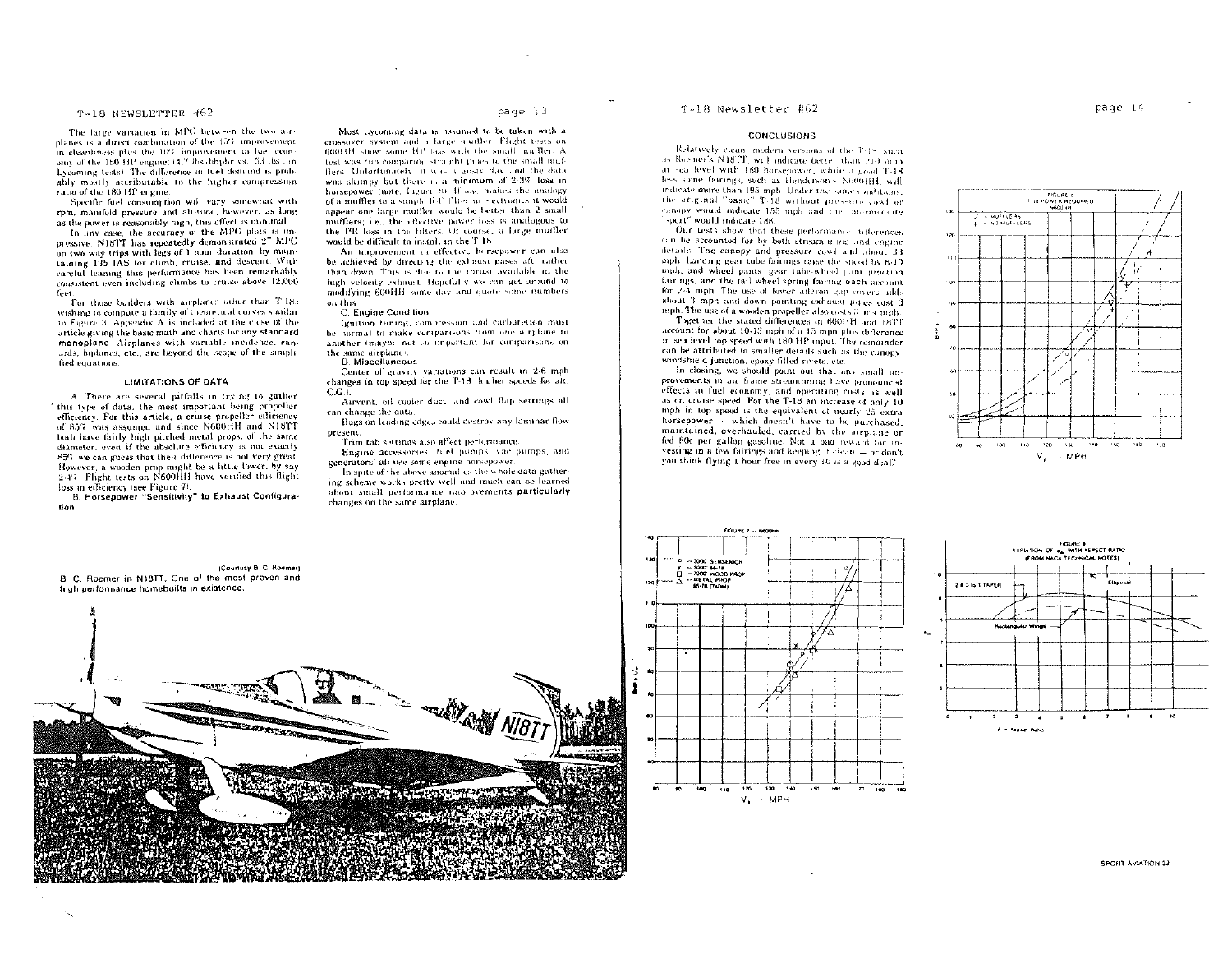|                                        | T-18 NEWSLETTER #62         |               |      |                                                                                 |                         | <b>FIGURE 5</b><br>FUEL AND POWER CHART - LYCOMING & 360-A SERIES |                   |                                                                                                          |                                  | page 15 |                                             |                                                        |
|----------------------------------------|-----------------------------|---------------|------|---------------------------------------------------------------------------------|-------------------------|-------------------------------------------------------------------|-------------------|----------------------------------------------------------------------------------------------------------|----------------------------------|---------|---------------------------------------------|--------------------------------------------------------|
| <b>PRESS</b> *<br>ALT.<br>1000<br>FEET | SID.<br>ALT.<br>TEMP.<br>•۳ |               |      | 47 LBS/BPH/HR<br>100 HP - 55% RATED<br>RPM & MAN, PRESS,<br>2100 2200 2300 2400 | APPROX. FUEL 7.8 GAL/HR |                                                                   |                   | .46 LBS/SHP/HR<br>117 HP - 65% RATED<br>APPROX, FUEL 9 GAL/HR<br>RPH & MAN. PRESS<br>2100 2200 2300 2400 |                                  | 2200    | т.47 185/8HP/НR<br>RPH & HAN, PRESS<br>2300 | 135 HP - 752 RATED<br>APPROX. FUEL 10.6 CAL/HR<br>2400 |
| SL.                                    | 59.                         | 20.9          |      | $20.3$ 19.8                                                                     | 19.3                    | 23.3                                                              | 22.7              | 22.1                                                                                                     | 21.5                             | 25.1    | 24, 4                                       | 23.9                                                   |
| 1                                      | 55                          | 20.7          | 20.1 | $19.6$ 19.1                                                                     |                         | 23.1                                                              | 22.4              |                                                                                                          | $21.8$ $21.3$                    | 24.8    | 24.2                                        | $-23.6$                                                |
| $\overline{2}$                         | 52                          |               |      | $20.4$ 19.8 19.3 18.8                                                           |                         | 22.8                                                              | 22.1              |                                                                                                          | $21.6$ 21.0                      |         | 24.6 24.0 23.4                              |                                                        |
| 3                                      | 48                          |               |      | 20.2 19.6 19.1 18.6                                                             |                         |                                                                   | $22.5$ $21.9$     | 21.3                                                                                                     | 20.8                             | 24, 3   | 23.7                                        | 23.2                                                   |
| 4                                      | 45                          |               |      | 19.9 19.3 18.9 18.4                                                             |                         |                                                                   | $22.3 - 21.6$     | $-21.1$                                                                                                  | 20.6                             | 24.0    | 23.5                                        | 22.5                                                   |
| 5                                      | 41                          |               |      | $19.7$ 19.1 18.7 18.2                                                           |                         |                                                                   | $22.0 \quad 21.4$ | $20.9$ $20.3$                                                                                            |                                  | 23.8    | 23.2                                        | 22.7                                                   |
| 6                                      | 38                          |               |      | 19.5 18.9 18.4 18.0                                                             |                         | 21.8                                                              | 21.1              | $20.6$ 20.1                                                                                              |                                  | FT      | 23.0                                        | 22.5                                                   |
| 7                                      | 34                          |               |      | 19.3 18.7 18.2 17.8                                                             |                         | 21.5                                                              | 20.9              | 20,4                                                                                                     | - 19.9                           | $ -$    | FT.                                         | 22.2                                                   |
| 8                                      | 31                          |               |      | 19.0 18.4 18.0 17.6                                                             |                         | 21.3                                                              | 20.7              | 20.2                                                                                                     | 19.7                             |         |                                             | FT                                                     |
| 9                                      | 27                          |               |      | 18.8 18.2 17.8 17.4                                                             |                         | FT                                                                | 20.4              | 20.0                                                                                                     | 19.5                             |         |                                             |                                                        |
| 10                                     | 23                          |               |      | 18.6 18.0 17.6 17.2                                                             |                         | $\overline{a}$                                                    | FT.               | 19.8 19.3                                                                                                |                                  |         |                                             |                                                        |
| 11                                     | 19                          | 18.4          |      | $17.8$ 17.4 17.0                                                                |                         |                                                                   | $\sim$ $\sim$     | 19.6                                                                                                     | 19.1                             |         |                                             |                                                        |
| 12                                     | 16                          | 18.2          |      | 17.6 17.2 16.8                                                                  |                         |                                                                   |                   | $19.4$ 18.9                                                                                              |                                  |         | $\frac{460 + T_5}{ }$                       |                                                        |
| 13                                     | 12                          | FT.           | 17.4 | $17.0$ 16.7                                                                     |                         |                                                                   |                   |                                                                                                          | TRUE H.P. $=$ HP at std temp $x$ |         | $460 + T$                                   |                                                        |
| 14                                     | 9                           | $\sim$ $\sim$ | FT   | 16.8                                                                            | 16.5                    |                                                                   |                   |                                                                                                          | $T_{\rm g}$ = Std temp           |         |                                             |                                                        |
| 15                                     | s.                          |               |      | FT.                                                                             | 16.3                    |                                                                   |                   |                                                                                                          | - Act temp                       |         |                                             |                                                        |

 $\mathcal{L}_{\mathcal{A}}$ 







(Courtesy B. C. Roemer) Close-up showing the many fairings, backward slant-<br>ing exhaust stacks letch that contribute to the high speed of B. C. Roemer's N18TT.

|                  | .                                                           |
|------------------|-------------------------------------------------------------|
|                  | DEF                                                         |
| А                | $=$ Aspect Ratio = $b2/S$                                   |
| Ь                | $=$ Wing Span                                               |
| $c_{L}$          | $\approx$ Lift Coefficient $\approx$ L/aS                   |
| $c_{\rm D}$      | $\approx$ Parasite drag coefficient $\approx$ $\frac{1}{2}$ |
| ¢                | a Induced drag efficiency factor for whole<br>arrplanc      |
| $e_{\mathbf{w}}$ | a Induced drag efficiency factor for wing                   |
| n                |                                                             |

 $\boldsymbol{\cdot}$  $\mathbf f$ 

Airplane drag<br>\* Flat plate area equivalent to minimum drag of arplane <sup>2</sup> Horsepower

 $\rm HP$ 24 MARCH 1977



page 16

(Courtesy B. C. Roemer) Tailwheel fairing of N18TT. An example of the extreme eftort by B. C. Roemer to lower the total drag coefficient<br>of his T-18



(Close-up of landing gear leg fairings and exhaust pipe ends on Howard Henderson's N600HH.

# **APPENDIX A DEFINITIONS**

**MPG** 

 $\mathbf{s}_{\mathbf{w}}$ 

 $\rm{s_{fus}}$ 

 $\mu$ 

 $\sigma$ 

 ${\bf W}$ 

 $\mathbf{v}_t$ 

- ${\rm BHP}$ = Brake Horsepower
	- \* Miles per gallon
	- $\cong$  Area of wing
	- $\approx$  (for this article) fuse<br>lage frontal area
	- Efficiency (for this article propeller efficiency)

n menge

- = Air density ratio
- Aircraft weight  $\frac{\pi}{8}$  Lift<br>Velocity, true  $\approx$  V<sub>1</sub> N  $\sigma$ 
	-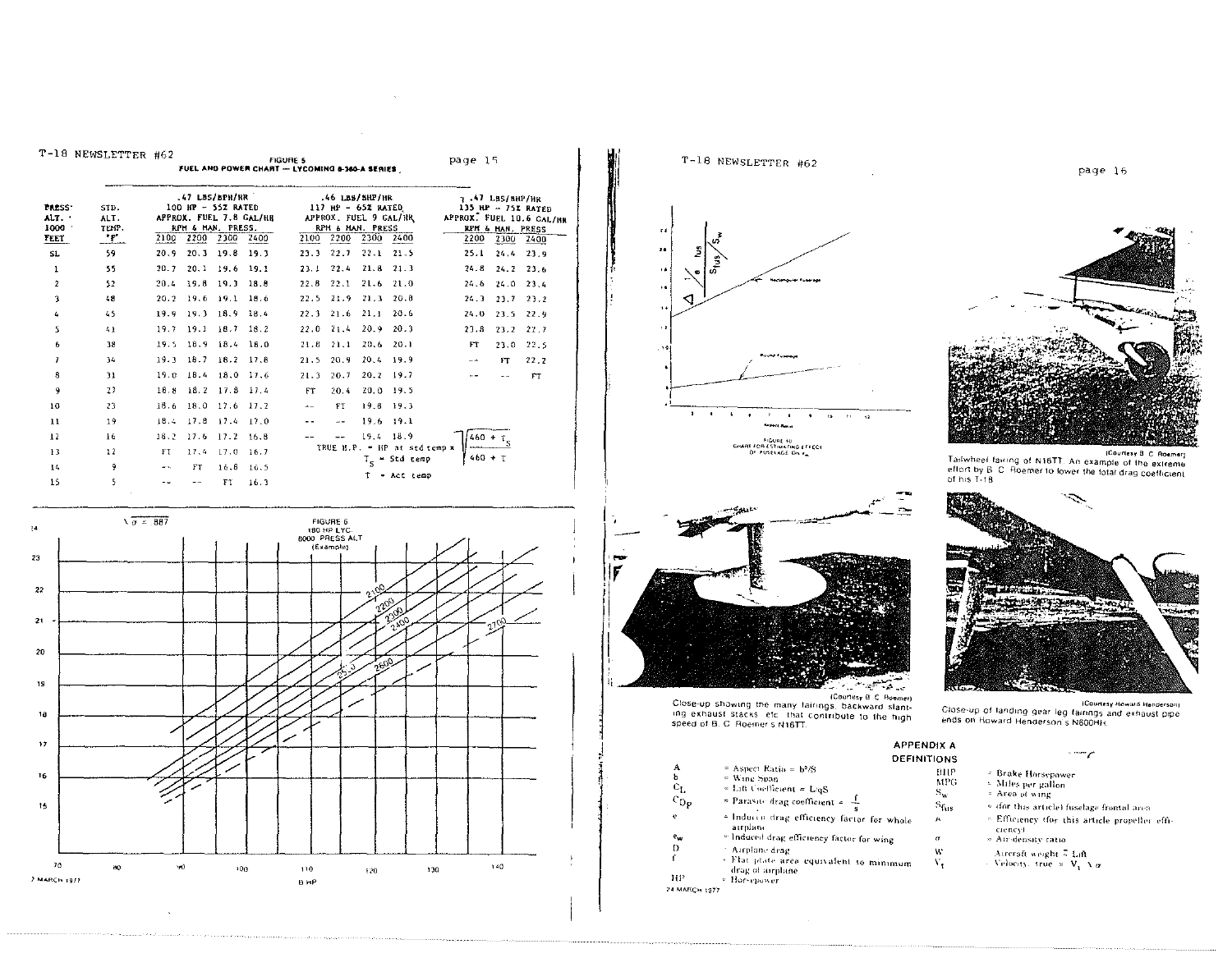| $V_1$        | * indicated velocity (corrected airspeed read-<br><b>THEF</b>                                         | From Figure 9, eq. (185 for rectangular wings)                                                                                                                                                                                                                                                                                    | Wand were a result of the joint effo<br>Nbuilders. I think you will agree th                                                                                   |
|--------------|-------------------------------------------------------------------------------------------------------|-----------------------------------------------------------------------------------------------------------------------------------------------------------------------------------------------------------------------------------------------------------------------------------------------------------------------------------|----------------------------------------------------------------------------------------------------------------------------------------------------------------|
| s.f.c        | = Specific fuel consumption<br>$=$ .47 Jbs BHP HR for 180 HP LYC<br>$= .53$ lbs BHP/HR for 150 HP LYC | $\frac{1}{1-\frac{1}{1-\omega}} \cdot \frac{1}{85} = 1.176$                                                                                                                                                                                                                                                                       | *lwork -<br>ÑThe past year I have had several ne                                                                                                               |
|              | $BHP_{\text{treqd1}} = \frac{V_{\text{mph}} \times 88 \times D}{4 \times 10^{13}}$                    | For the contribution of fuselage to induced drag, from<br>Figure 10                                                                                                                                                                                                                                                               | N purchased T-18s ask me if there wer<br>Alevaluate the T-18 performance with                                                                                  |
| $\mathbf{D}$ | $550 \times 60 \times \mu$<br>$\approx$ C <sub>D</sub> , x S x 00256 $V_{\text{mph}}$                 | $\Delta = \frac{1}{e} \frac{S_{\text{fus}}}{S_w} \approx 1.6$                                                                                                                                                                                                                                                                     | √may want to seperate from the rest.<br>츾articles in the operations manual.<br>H to get it together in the next few                                            |
| $c_{D}$      | $\cdot$ C <sub>Dp</sub> $\cdot$ C <sub>D<sub>i</sub></sub>                                            | $S_{\text{fus}}$ = 3 x 3 = 9 sq ft                                                                                                                                                                                                                                                                                                | (One T-18 builder I talked with some<br>Sone of the things that would be mos                                                                                   |
| $c_{D}$      | $\frac{1}{\pi \Lambda e}$ $C^2$ L                                                                     | $\Delta = \frac{1}{v}$ fus $v = 16 \times \frac{9}{86} = 167$                                                                                                                                                                                                                                                                     | $\operatorname{\mathfrak{g}}$ their airplane and that was to have<br>drequired test period, with all data<br>$\mathfrak A$ are asked what all they did in the) |
| $C_{\rm L}$  | $=\frac{L}{.00256 \text{ V}^2 \text{ S}}$                                                             | total $\frac{1}{a} \approx 1.176 \times 167 \approx 1.343$                                                                                                                                                                                                                                                                        | Algrin, which says they didn't do mud<br>they flew their time off. Maybe tha                                                                                   |
|              | $\tilde{=}$ W                                                                                         | $\sim 1.744$                                                                                                                                                                                                                                                                                                                      | many surprises, but just remember t<br>pay good money for production test.                                                                                     |
| $c_{\rm D}$  |                                                                                                       | $1.3 - 3.$<br>$\frac{1}{2}$ $\frac{1}{2}$ $\frac{1}{2}$ $\frac{1}{2}$ $\frac{1}{2}$ $\frac{1}{2}$ $\frac{1}{2}$ $\frac{1}{2}$ $\frac{1}{2}$ $\frac{1}{2}$ $\frac{1}{2}$ $\frac{1}{2}$ $\frac{1}{2}$ $\frac{1}{2}$ $\frac{1}{2}$ $\frac{1}{2}$ $\frac{1}{2}$ $\frac{1}{2}$ $\frac{1}{2}$ $\frac{1}{2}$ $\frac{1}{2}$ $\frac{1}{2}$ | just like the next one. Not so. Eve<br>$\sum$ Every T-18 will fly just a little $\epsilon$                                                                     |

page 17

CALCULATION OF  $\frac{1}{\pi \text{Ae}}$  FOR T-18 from K.D. Woods. Airplane Design, Vol. I, Page A119

T-18 NEWSLÉTTER #62

Wing aspect ratio =  $\frac{(20.8)^2}{\sqrt{25}}$ 

From the above basic equations it is possible to substitute your own parameters of S. A. etc. and crank nut a set of curves for values of f which you think might bracket your airplane.

 $\approx$  x 5 x  $.744$ 



 $\pi$  Ae

The preceding 9 pages were from the March '77 issue of Sport Aviation orts of two highly regarded T-18 hat this was an outstanding piece of

T-18 NEWSLETTER #62

ew builders and owners of recently re any quidelines available to properly accuracy, This article is one you of the NL and insert with other such (Hopefully I'll be able to find time months).

e time ago made a good suggestion about st helpful to those just about to fly e a SPECIPIC program to follow in the a to be carefully recorded. When most ir test period they'll give you a silly ch except bore holes in the sky until at's okay, as most T-18s won't have too there's a good reason that factories pilots, so don't assume every T-18 is ery T-18 is different from every other. differently from the rest and some will d fly a whole lot differently. Just because the FAA has given you the final N sign off, don't relax finding out all about your bird and say, "Well, now "I'm gonna just enjoy what I've spent all those hours of labor on."

(Another FOR SALE: One of our local builders, Ken Hamilton, died last fall and his only heir, his mother, asked me to be a go-between in disposing of his project. Ken's aim was to build the fines T-18 that had ever been when the project. At a sign and to find the fuse of the fuselage is all M riveted and on the gear, mis suepratuely who would be feed job. All his<br>M helped him rivet and I'll say I've never seen a more perfect job. All his riveted and on the gear. His stepfather, who worked for Douglas 30 years of parts came from Ken Knowles and everything is there to finish the airpland M from the firewall aft. The main spar caps have been machined, but that is all that has been done on the wing. Everything has been inventoried and the cost was \$7100, which included plans (st'd, WB, & CW), dynafocal eng. mount, canopy & windshield, seats, controls, tank, Cleveland wheels and brakes, all controls, a transponder, in fact, just about everything except upholstery, engine, and cowling They will consider any reasonable offer and might consider selling parts. If you are serious about it give me a call at 214/351-4604 and I"ll fill you in on details and pass on your bid.

T-18 BUILDER'S LISTS: From time to time we get requests from builders for addresses of builders close to them, as some of them have never seen  $\omega$  a T-18 in the flesh, a real live flying one that is. Also, some of them need alittle hands on help getting started, so a kindred soul is greatly appreciated in those cases. Starting with this issue (NL #62) we are<br>publishing a complete list of paid up T-18 Builders and Owners Association We prove full size for better readability. We do not have phone numbers for the membership it would be a kindness if you furnish year when you renew your members and later we'll publish a list of former members that have not renewed for one reason or another. I wish we could somehow get a complete list of all the FAA registered T-18s. Can any of you help????  $\omega$ ř,

(SEC PE 11.) SOMERTY DID HELP 1

page 18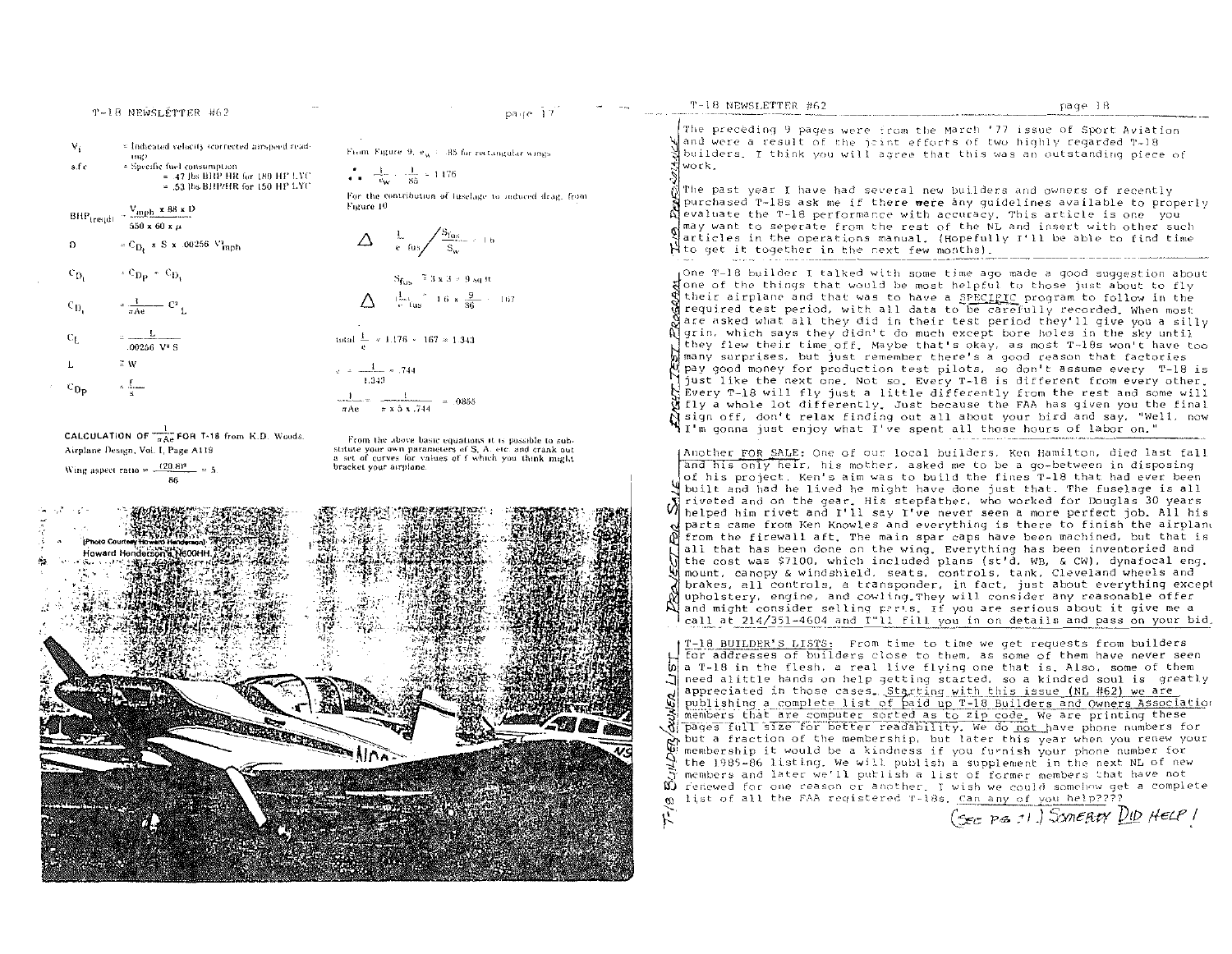Another Interruption: Since writing page #18 nearly two weeks has zipped by. I had to take time out to do two big articles for the July issue of sport Aviation. a short article for Sport Aviation, and a couple for Lightplane Wor:1d and make a May 10 deadline, so when I get these assignments I have to drop everything and go 1 ike gangbusters.

**FOR SALE:** Another local T-18 project just came open and it's such a good buy that it'll probably go locally before this gets to any of you, This (standard) T-18 is a complete airframe for all practical purposes. It was started by a Bell Helicopter employee and he has dcne professional type work. He has an unassembled, but overhauled, 0-290G engine with it and a Imetal prop. There is an engine mount, too, **we read cowling. It has a tank** (in), windshield (in), instrument panel with engine instruments and basic VFR flite inst'ts, seats (in)not upholstered, all flite controls (in), no upholstery or soundproofing, Canopy is sitied. Was is ofder a piece ~(!'. landing gear standard length. wheels. brakes. tires, Maule tailwheel and steel spring, horizontal tail (modified per ADs), fin, rudder, electric flaps (partially installed).1'Iircraft was started here in late '60s, using my templates copied from Thorp's. original builder went thru divorce which tied project up about 6 or 7 years. Later got Alzheimer's disease and sold locally a year ago. Present owner's business commitments too much to *have*  time to complete (has another airplane and only flew it 12 hrs. last year). His asking price is \$5495. Wife threatening bodily harm if he doesn't sell. He's out of town much of time, so call me anytime after 9 amCST and I'll answer any other g's you might have, as I know it  $\overline{well}. (214/351-4604)$ .

INEWSLETTERS Ithru 44: For newsletters in this range you need to send to LU SUNDERLAND, 5 Griffin Dr., Apalachin, NY, 13732 for them. He has a condensed package of them for \$15 ppd. Many of the new ones joining the T-IB Builders and Owners Association write about these and sometimes I don't seem to be able to find time to answer.

While in *the* LAX area in March a friend of Ollie Smith came by Ken Brock's house and said Ollie had decided to sell his T-IB. L think his health was the reason. He has a fine T-18 that's well known there for several years. Don't know the price or other details. No address, either, as Ollie has never joined our group. Ken could probably tell you how to reach him.

Ken Brock was supposed to send me a really good method of very accurately aligning the main gear wheels, using a cord, a couple of chairs, protractor, and a hand held computer. Most everyone these days say that you should set your wheels with no toe in or out on a T-18. A little bit of misalignment' will soon show up in tire wear. It will also tend to make the T-IB a little bit too frisky on the ground. CG will also playa part.

The following pages dealing with the bending of leading edge radius in wing skins and other brake bending of sheet metal is from DON WINCHESTER, who lives here in the Dallas area and is\*foreman of the biggest manufact'r of stainless steel food machinery in *the* area. Don holds patents on a number of food machinery items and is an artist when it comes to metal. He is an A  $\leq$  P. a long time EAAer, and built an excellent T-18. I have learned a lot of little tricks with metal from him and the wing skin bit is one of them that's invaluable to know.

 $*$  DON IS SR, VICE FRES, IS CHARGE OF PRODUCTION, NOT FOREMAN).

BENDING THE LEADING EDGE RACI'S IN WING SKINS; This is one of the most important things the *builder* can do that will determine how well the alrplane flies. Make that radius too tight and the wing will not only  $s$  stall at a higher speed, but also the stall onset will be sudden, , even vicious. Quite a few builders report one wing stalling ahead of the other. The most likely answer is one of the wing skins has a slightly tighter LE. Bend the radius too softly and up goes the drag, altho' it will have a gentler stall on THAT wing. You should take the time to do it as perfect as you can. The LE radius MUST fit the airfoil contour. You may have purchased a pre-purched skin from a supplier or perhaps you've laid it out yourself, carefully trammelling it in all directions for squareness, but you still must take extreme care to make the bend of the LE fall in the right place with just the right amount of radius. Each of the 4 skins ( 6 on the CW) will require prorably as many as five or six of the gradual crushing type 'ends as you progressively move the pressure point forward, dis-assemble and re-check the radius, re-assemble, bend, etc

When you are doing it all yourself. there are a couple of ways to go.We'll look at the easiest way first. FIRST assemble the ribs and spars. Then shear out several pieces of scrap metal about 3-4" wide x about 5-6" longer than the wing chord. With small clamps clamp tightly to the upper flange of the rib. Let the forward end project out in front of the most forward part of the rib LE. The idea is to be able to locate the point where the strip is no longer in tangency with the rib flange, where it projects forward as a straight line . Where this begins is the AFT END OF THE L.E. RADIUS, Making the strip out of heavier gauge material (i. e. . o4o) makes it easier to determine this point. Mark this point carefully on both the strip and rib, Now mark the point where each spanwise rows of rivets will fall on the front and rear spars,

Wis flatter on the bottom than the top we have to add X amount to make<br>Rithe distances the same, top and bottom, This time we have to start at the Front, at the AFT END OF THE LF RADIUS. Using the template for the top flange to get the proper distance from the LE radius point to the rear spanwise rive<br>span rivet line we find the point to locate a New line of spanwise excess later trimmed back to the typical. 25" ED from the rear spar rivet The *after* the said 15 send, this new rine of five more than the LE radius ones above. so that when the two rows are clecoed together the LE radius Now on the bottom side of the ribs you want to basically do the same thing, but now the airfoil shape must be temporarily changed to a SYMETRICAL airfoil in order to get the LE radius bent in the exact point. Since it We is flatter on the bottom than the top we have to add X amount to make front, at the AFT END OF THE LE RADIUS. Using the template for the top spar rivet line we find the point to locate a New line of spanwise rivet holes. This involves adding some extra length to the wing skins, with the line After the skin is bent. This NEW line of rivet holes will match the will be in the proper place when the sheets are squeezed together in the classic method via 2 x 4 spanwise pressure.

To see this a little clearer, look at Dwg. #547 (Wing Profile). At the bottom of the ordinate table you'll see a figure for the LE radius, plus a 50% figure You'll also see a # for the slope, which locates the center  $\mathcal{N}$ To see this a little clearer, look at Dwg. #547 (Wing Profile). At the a 50% figure You'll also see a # for the slope, which locates the center of a circle, Now take a compass or divider and set at this radius. Draw a circle and notice where the circle linepintersects the wing profile lines and these are the points we need for using the above procedure.

Using still another piece of scrap(that will be about a 6" wide segment of a complete wing skin ) lay out about 4 holes top and bottom and cleco together Now gradually make the squeeze bend and test it for fit at the : LE, using a strong light behind the rib as you eyeball it. A 6" wide strip will only offer a fraction of the restistance to bending a complete skin

will, so GO EASY on the bend.<br>Control on PG- 21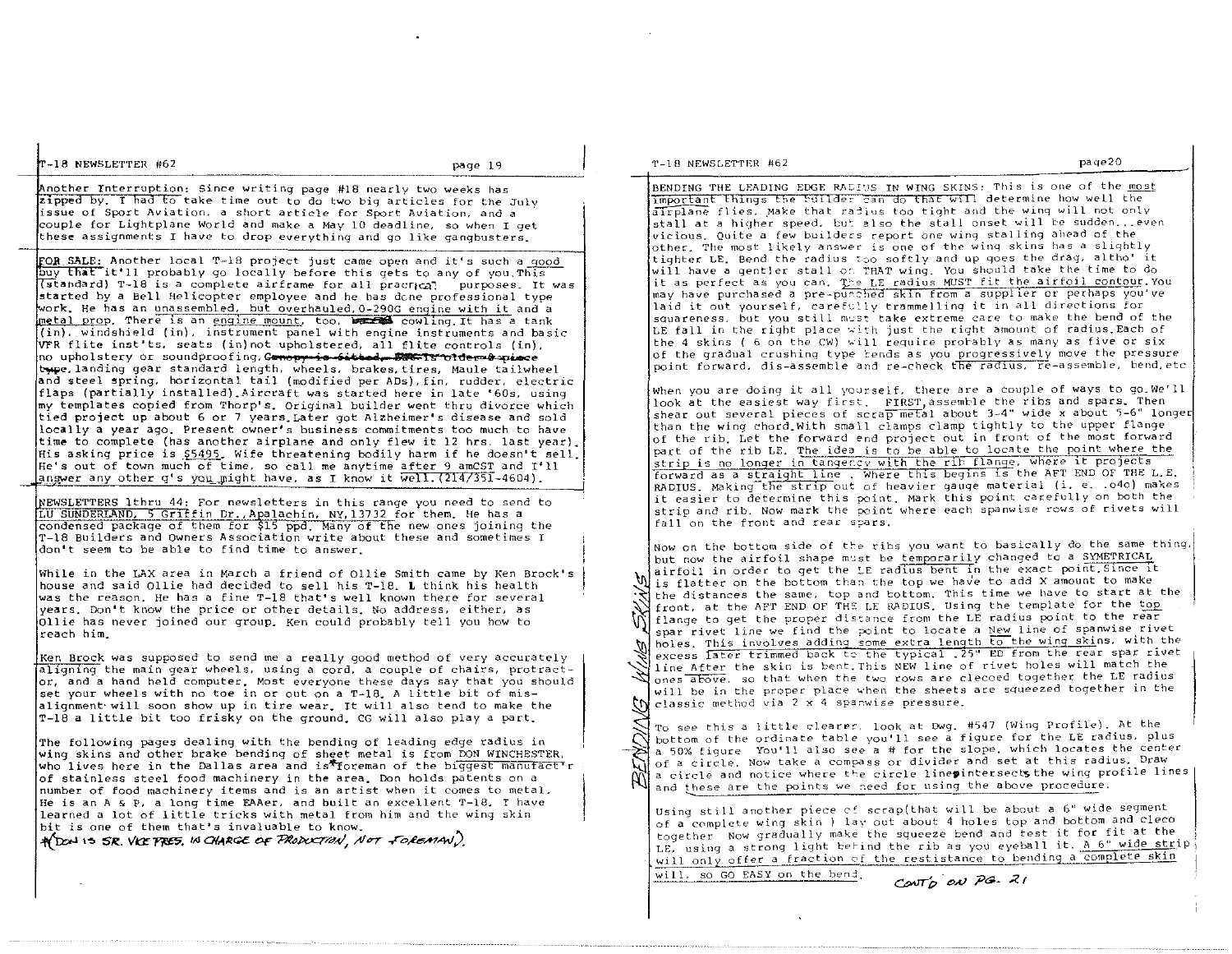T-18 NEWSLETTER #62 page 21  $(\text{cont'}d)$ You will find in bending a 4 ft. wide section of skin that the edges offer less resistance to bending than the central part, Some have found that adding a 1's or 2 ft long 1 x 4 to the bottom of the 5 ft long 2 x 4 e fuerthe below<br>
a the below of the below of the below of the below of the set of the set of the set of the set of the set of the set of the set of the set of the set of the set of the set of the set of the set of the set you use for bending will add enough extra pressure to the central part to make the bend more uniform along the entire 4 ft section It's a good bidea to add "stop" blocks on each end of the 2 x 4 to prevent accidental IF YOU OVERBEND THE LEADING EDGE YOU HAVE JUST CREATED AN EXPENSIVE PIECE OF SCRAP.... YOU CANNOT UN-BEND THE RADIUS AND SAVE IT, SO GO SLOW. TAKE TIME TO TAKE IT APART AND CHECK HOW FUCH YOU HAVE FORMED TT AT EACH RIB STATION. Ž The following illustrations may help to visualize the results of either Ø overbending or underbending: (exaggerated for clarity) どうぶ In both cases the skin doesn't fit the contour of the rib's nose, Try this for yourself with (Nose RiB ∪ose R, B a narrow strip of scrap Overbent it will result in skin being too short to reach rear spar rivet line overbent underbent The above series by Don to be continued in NL #63. We are out of space for this issue and also out of time (now in late May). MGLEN DAIL, a builder who is also an accident investigator for the DOT Nat'l<br>Safety Board, just sent me a computer print and  $\tilde{\alpha}$   $r$ -18 was involved in and also a print out of the FAA list of all civil PUMÓ aircraft that have the name Thorp as all or part of their identity. We'll Western that have the home that we have the state of the state of the state of the state of the state of the state of the state of the state of the state of the state of the state of the state of the state of the state of of you have NOT updated your address as req'd by regs. Could cause you high w trouble if you had a violation filed on you for some minor reason Thanks.  $\frac{1}{2}$ w Glen, for the list. Now maybe we'll be able to contact some of the T-18  $\Box$  owners that apparently haven't heard of our Association. LU SUNDERLAND was here last week. Now has all 177 drawings for the S-18  $\mathbf{\Phi}$  completed (\$185). Part no.s remain the same. S-18 is the WB & CW version  $\mathbf{\Phi}$  of the T-18. Lu & I agreed we should reprint and update NLs 1-44, as the When the 1-10. But a 1 agreed we should reprint and update NES 1-44, as the you could help if you would TYPE an index page of contents of ea. NL. DAVE BLANTON is moving to new quarters at Augusta, KS. He will have one or two versions of his Ford engine Cessnas at OSH 185 and will be doing demos. Maybe he will let you fly one if you are seriously interested NO definite info at the moment on that. Hard to really evaluate the V-6 eng. as he has too much pitch in prop and it doesn't get up to power until you hit 100-110 mph with it. I've tried several times to get him to try another prop with less pitch. STEVE HAWLEY has one of the "Almost constant speed" props on his T-18 now (story on that in #63) and maybe he ought to take a look at one of those. STEVE LIKES IT (See PIX) Again, gents, sorry to be so late getting this out. Will try my best to get #63 out before OSH '85. Have to go to Houston to cover USA '85 next wk, then to Merced, then to LA again, plus a half dozen more stories to cover within 100 miles from DAL. I'm busy, yes, but it's a lot better than a rockin' chair, so I'm not complaining. (A DIRTY JoB, Buy Survered 5 HAS TO DO IT) Rec ya, Siek